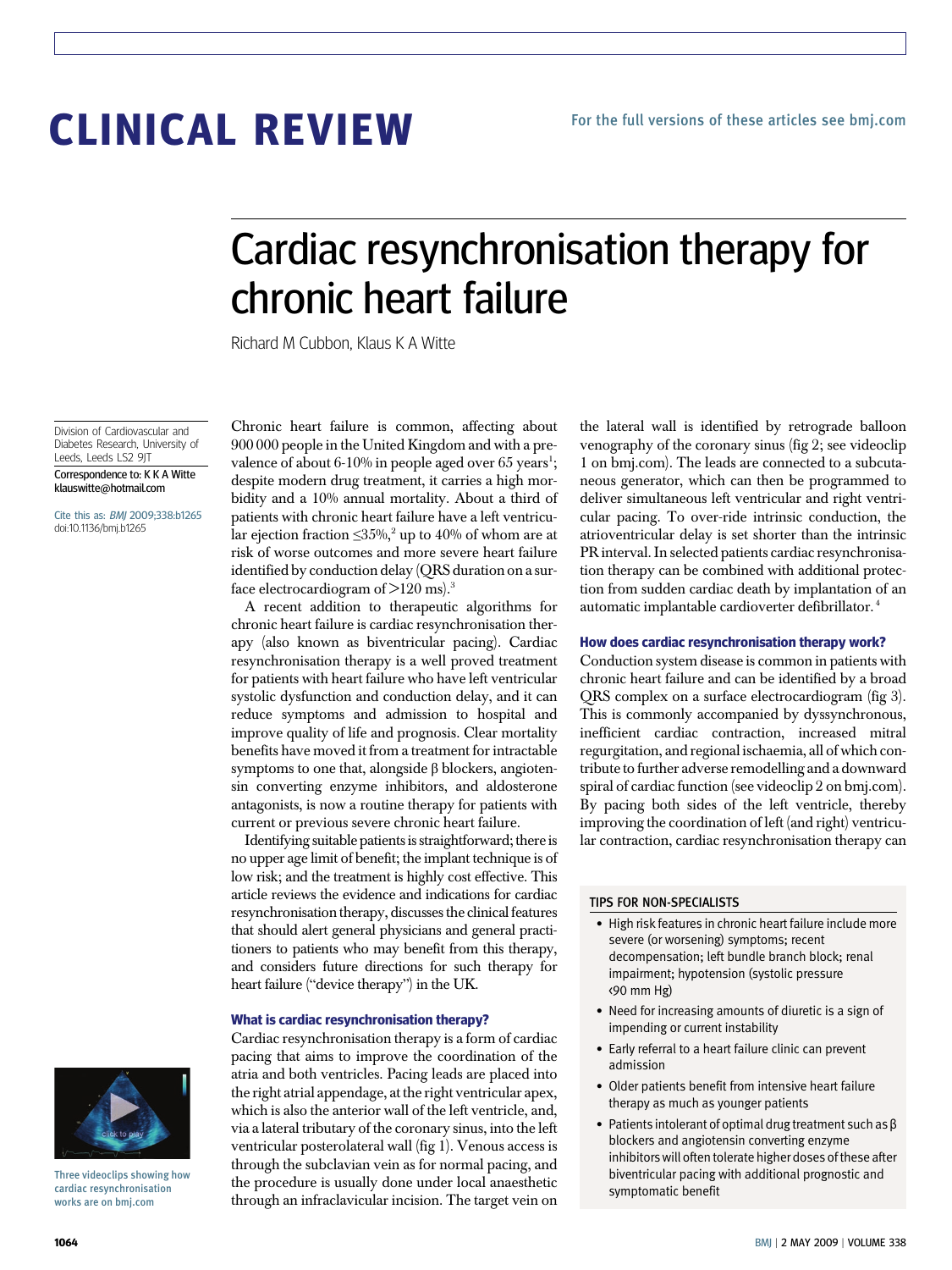### CLINICAL REVIEW

#### SOURCES AND SELECTION CRITERIA

We searched Medline and the Cochrane database for evidence from systematic reviews and clinical trials. We also used our personal experience of clinical trials, cardiac imaging, and device implantation and searched for relevant reports from the Healthcare Commission.

improve cardiac output, reduce mitral regurgitation during rest and exercise,<sup>5</sup> and improve regional perfusion defects (see videoclip 3 on bmj.com).

#### What is the evidence for cardiac resynchronisation therapy?

Early double blind randomised controlled clinical trials of cardiac resynchronisation therapy (achieved by implanting a full system but randomly allocating patients to having the left ventricular lead switched off) found that during biventricular pacing there were improvements in cardiac function, left ventricular dimensions, mitral regurgitation, $5-7$  and exercise capacity.8 9 The largest study (CARE-HF), published in 2005, randomised 813 patients either to optimal drug treatment or to optimal drug treatment plus cardiac resynchronisation therapy. Over the 29 month follow-up period, 30% of those receiving only the drug treatment died, compared with 20% of those also receiving biventricular pacemakers (absolute risk reduction of 10 percentage points). Biventricular pacing was associated with lower mortality resulting from both heart failure and sudden death. Every nine devices implanted (for cardiac resynchronisation) prevented one death and three admissions to hospital over the follow-up period (fig 4).  $4^{1011}$  Morbidity related to the implanted device was uncommon (about 10%), and there was only one death related to the device (this was caused by deteriorating heart failure owing to lead displacement). An economic analysis using a model populated by data from the CARE-HF study showed that cardiac resynchronisation therapy is cost effective, with an estimated cost per quality of life year gained of about £7000 (€7500; \$10 000). <sup>12</sup>

#### Who is suitable for cardiac resynchronisation therapy?

Before the publication of the CARE-HF study, cardiologists tried to select patients most likely to have a symptomatic response. Since the publication of data showing mortality benefits, selection has become much easier.

The New York Heart Association's classification of symptoms in chronic heart failure

| Class | Symptoms                                                                                                                                                                  |
|-------|---------------------------------------------------------------------------------------------------------------------------------------------------------------------------|
|       | No limitation: ordinary physical exercise does not cause undue fatigue, dyspnoea, or palpitations                                                                         |
| II    | Slight limitation of physical activity: comfortable at rest, but ordinary exercise results in fatigue,<br>palpitations, or dyspnoea                                       |
| Ш     | Marked limitation of physical activity: comfortable at rest, but less than ordinary activity results in<br>symptoms                                                       |
| ١V    | Unable to carry out any physical activity without discomfort: symptoms of heart failure are<br>present even at rest, with increased discomfort with any physical activity |
|       |                                                                                                                                                                           |





Fig 1 | Top: Anteroposterior chest fluoroscopy image showing right ventricular, right atrial, and left ventricular leads (the left ventricular lead is advanced through the coronary sinus and placed in a lateral vein). Bottom: Lateral chest radiograph showing right ventricular, right atrial, and left ventricular leads in position

American and European guidelines recommend cardiac resynchronisation therapy for patients with New YorkHeartAssociation(NYHA)classesIIIandIVheart failure (table), an ejection fraction  $\leq 35\%$ , and a QRS duration of  $\geq$ 120 ms.<sup>13</sup> Guidelines published by the National Institute for Health and Clinical Excellence (NICE; www.nice.org.uk/TA120), differ slightly and include patients with "recent or persistent" moderate or severe (classes III and IV) heart failure despite optimal drug treatment, and a QRS duration of >150 ms. In the UK, patients with a shorter QRS duration (120-149 ms) should have confirmation of mechanical dyssynchrony by echocardiography. Current UK guidelines also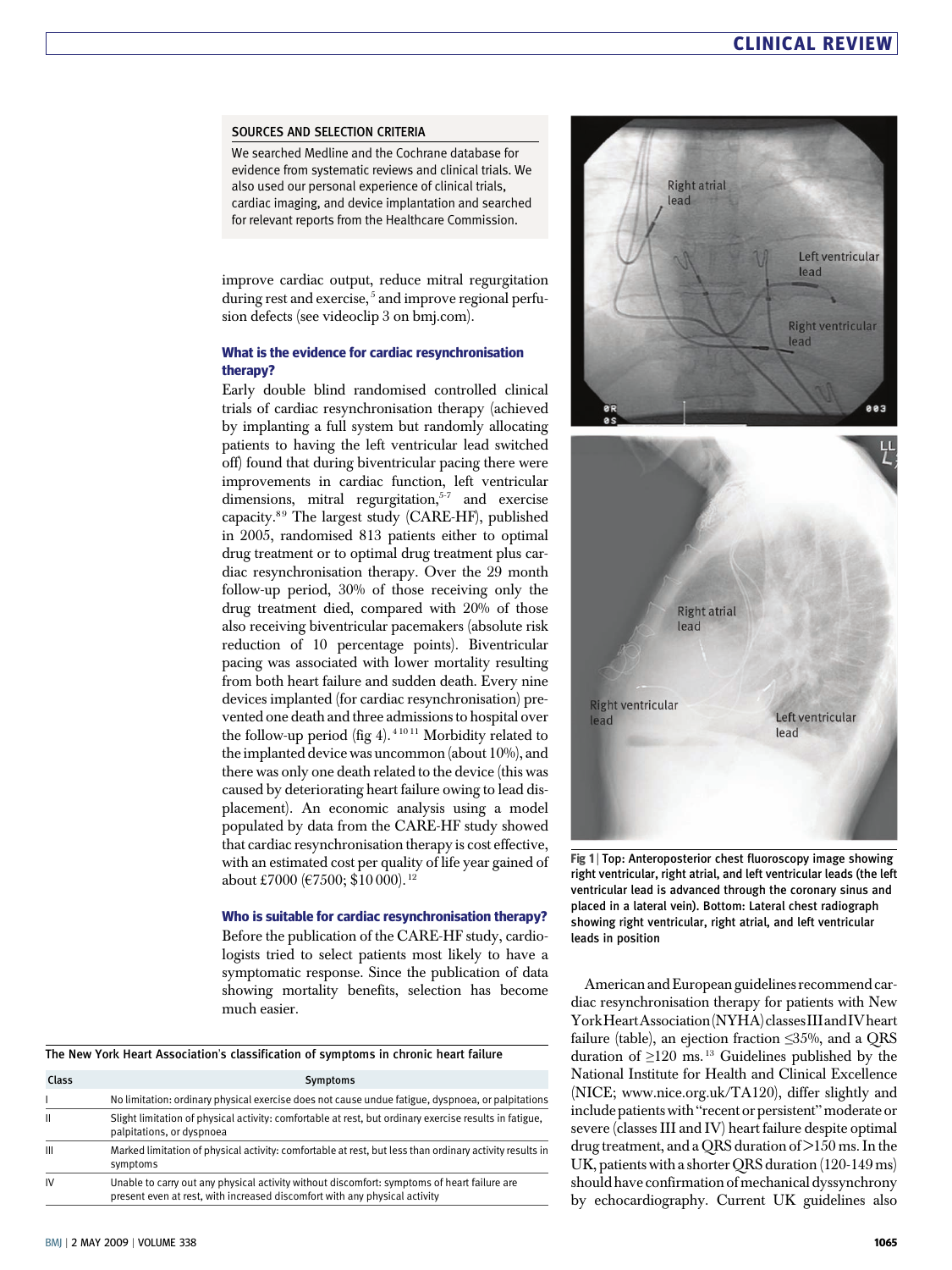

Fig 2 <sup>|</sup> Contrast venogram of coronary sinus showing lateral vein suitable for left ventricular lead placement

require the presence of sinus rhythm, but patients with atrial fibrillation probably fare no worse than those in sinus rhythm provided that intrinsic conduction can be suppressed pharmacologically or by atrioventricular node ablation. 14Although randomised controlledtrials have focused on patients with left bundle branch block, guidelinesdonotdistinguishbetweenpatientswithright and left bundle branch block, and patients with right bundle branch block and important symptoms may be considered for biventricular pacing.

Age is unrelated to improvements in mortality and morbidity from heart failure treatments, including cardiac resynchronisation therapy (but not implantable cardioverter defibrillators), $15$  so advanced age alone should not affect a decision on whether to refer for possible cardiac resynchronisation therapy.

Electrocardiography, a simple non-invasive test that can be performed and interpreted by non-specialists and repeated easily, means that non-specialists can screen their patients with chronic heart failure for the potential to benefit from cardiac resynchronisation therapy.



Fig 3 | Electrocardiogram showing the characteristic R-R pattern in  $V_5$  and  $V_6$  of left bundle Matt Nelson, Canada branch block and a QRS duration of 200 ms in a patient with heart failure

#### Do all patients with conduction delay benefit from cardiac resynchronisation therapy?

Between 60% and 70% of patients with chronic heart failure who have left bundle branch block show an improvement in symptoms after biventricular pacing. The degree of improvement in any individual is unpredictable, although an improvement by one class of the NYHA classification of heart failure is common.

The consequence of a perceived "failure to respond" of 30-40% before the publication of the CARE-HF study was the development of many echocardiographic measures of mechanical dyssynchrony, which in observational studies seemed to identify patients with a greater likelihood of an improvement in symptoms and cardiac function. None of these measures has proved useful when applied in a larger multicentre trial,<sup>16</sup> probably because the presence of dyssynchrony at baseline identifies patients with a better overall prognosis,<sup>17</sup> because dyssynchrony is not

#### PATIENT'S STORY

In 2002, aged 27, I began to experience shortness of breath and fatigue. I was repeatedly reassured (that I was "out of shape") but I knew something was wrong. I tried to overcome the fatigue by going to the gym more frequently. I was putting on weight rapidly and I felt lazy. I became increasingly depressed. Eventually, I was admitted to hospital, and heart failure was diagnosed.

My care was transferred to the heart failure unit in Toronto, where I was told that I might need a heart transplant. This had a terrible impact on me. I became withdrawn and increasingly frustrated and angry. I lost motivation in my executive career path and I quit my job.

In 2004, I was told I was suitable for a new type of pacemaker (a biventricular pacemaker defibrillator). The implant procedure took place under local anaesthetic. I could feel the doctor's movements and hear him talk. The procedure left a scar about two inches long below my collar bone and a bulge the size of a small cigarette lighter under my skin. Three leads had been placed in my heart, and the device was programmed to improve the heart's function and also give a shock in the event of fast, life threatening irregular heart rhythms.

The improvement was immediate. Within 24 hours, I was able to get up and walk around. For the first time in years, I could sleep without four pillows to keep me upright. It was as though a light switch had been thrown. I actually felt alive again. I enrolled in a cardiac rehabilitation programme and soon I was walking three miles a day and cycling. I finally felt well enough to resume my life and I went back to my job.

During 2007 I received inappropriate shocks from the defibrillator. The cause was a failing pacemaker lead, and this was replaced. However, the fear of further shocks became disabling, and I requested that the defibrillator portion was turned off. I am told my heart function has returned almost to normal.

I'm back at work, doing a fulfilling job I enjoy, and the overall trajectory of my life finally feels right again.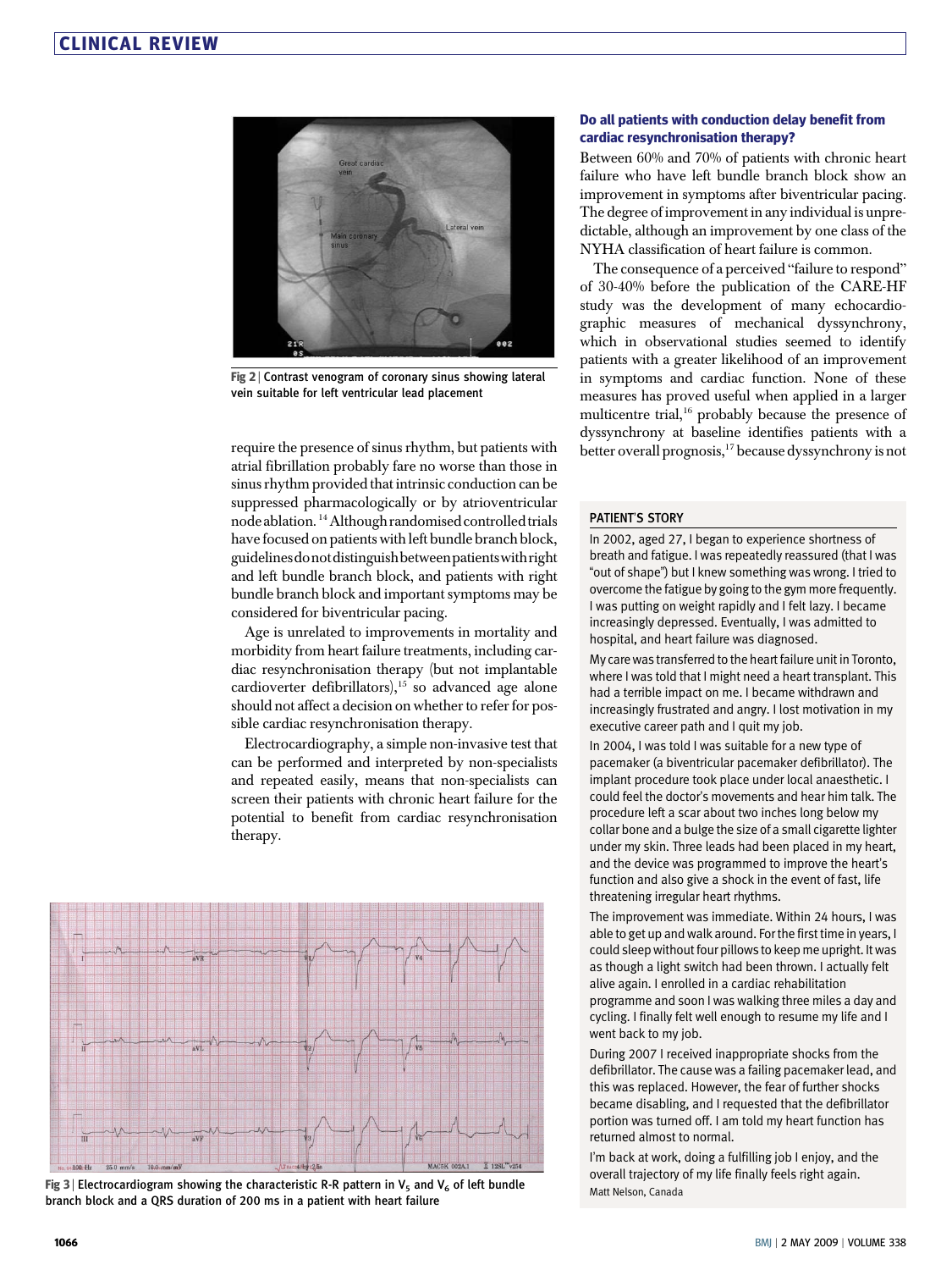



fixed,18 and because dyssynchrony measures have poor inter-observer reproducibility and cannot be assessed in all subjects.<sup>16</sup> The best predictor of symptomatic response remains a surface electrocardiogram showing a QRS duration of ≥120 ms.

Now that we know that biventricular pacing brings mortality benefits, cardiac resynchronisation therapy also now focuses on mortality and morbidity outcomes (and is no longer just a treatment primarily for symptoms). This shift in indication implies that in any individual it is impossible to say whether they have had no response at all to biventricular pacing, as this might manifest merely as a stabilisation or slowing of the condition (fig 5). Even "non-responders" deteriorate when the device is temporarily switched off, implying an underlying progression of the disease. Hence a failure to improve after cardiac resynchronisation therapy in an individual is not equivalent to a failure to respond.



Fig 5 <sup>|</sup> Representation of quality of life in patients with heart failure, showing potential outcomes after cardiac resynchronisation therapy. Patient 1 is a traditional responder, with an improvement in quality of life and prognosis; patients 2 and 3 are patients with no symptomatic improvement, traditionally labelled "failure to respond," but both have prognostic benefits, and symptomatic deterioration is slowed

Whether patients with a short QRS duration (<120 ms) experience a mortality benefit from biventricular pacing remains unknown.

#### What are the complications of cardiac resynchronisation therapy?

Major morbidity and death as a consequence of biventricular pacing are rare. Failure to implant the left ventricular lead is <5% in large series, and lead displacement after successful implantation is about 1%. The course of the left phrenic nerve over the posterolateral wall of the heart occasionally leads to uncomfortable diaphragmatic stimulation. If this is identified during implantation the lead can be repositioned; if it occurs after implantation, the discomfort can often be limited by reprogramming. The serious though uncommon (around 1%) major complication of the procedure—infection and the attendant risks of extraction—is closely related to procedure time and hence to the experience of the cardiologist doing the procedure. Patients with a biventricular pacemaker should not drive for one week after the implantation (one month if combined with an implantable cardioverter defibrillator).

#### Should every patient also receive an implantable cardioverter defibrillator?

The use of implantable cardioverter defibrillators in patients with ischaemic heart disease and severe heart failure without a previous arrhythmic event (primary prevention) remains controversial. Subgroup analysis of large trials suggests mortality benefits from these devices only in patients with mild chronic heart failure (NYHA class I or II). The current NICE guidelines recommend that patients with symptoms "no worse than class III," left ventricular dysfunction (left ventricular ejection fraction <30%), and conduction delay with a QRS duration of >120 ms should receive a cardioverter defibrillator (www.nice.org.uk/Gui dance/TA95). The NICE guidelines for cardiac resynchronisation therapy and for implantable cardioverter defibrillators overlap therefore only in patients with class III heart failure. Despite this, many cardiologists think that a single procedure is prudent in patients with class II symptoms as many will deteriorate over the lifetime of the device. Such patients often therefore

#### QUESTIONS FOR FURTHER RESEARCH

- Does cardiac resynchronisation therapy improve prognosis in patients with mild chronic heart failure and is the New York Heart Association's classification of heart failure sufficient to identify those who should and should not be offered such therapy?
- Does cardiac resynchronisation therapy improve outcomes in patients with QRS of short duration?
- Should all patients with a standard pacemaker and requiring a high percentage of pacing receive an upgrade at the time they get their pacemaker generator replaced?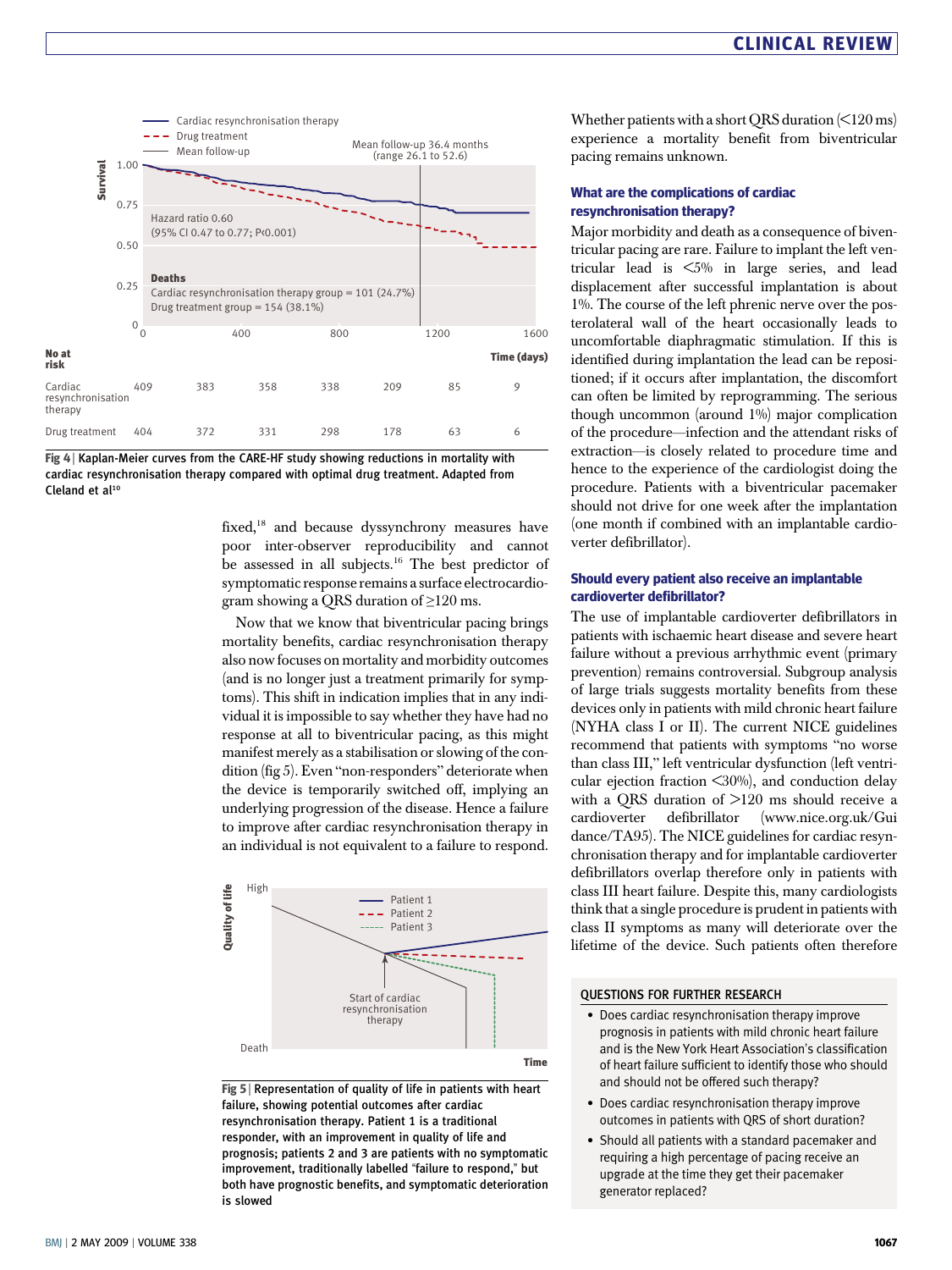## CLINICAL REVIEW

#### SUMMARY POINTS

Consider cardiac resynchronisation therapy for any patient with chronic heart failure if they have, or have recently had, moderate or severe symptoms of heart failure; if their left ventricular ejection fraction is ≤35%; and if their QRS duration is ≥150 ms or 120-149 ms with dyssynchrony measured on echocardiography

Cardiac resynchronisation therapy can improve symptoms and prognosis

Advanced age does not reduce the effectiveness of the therapy

All healthcare professionals involved in the management of heart failure need to be aware of the potential benefits of cardiac resynchronisation therapy and who to refer

Evaluation of the QRS duration and heart rhythm on the electrocardiogram should be part of the standard management of any patient with heart failure and repeated at least yearly

> receive a device capable of both defibrillation and biventricular pacing. In contrast, the decision to implant a cardioverter defibrillator in a patient with class III symptoms must be considered carefully. Although such devices reduce sudden death in these patients, there is an increased frequency of deaths from heart failure, such that overall mortality is unchanged. In addition, implantable cardioverter defibrillators are associated with a higher complication rate than cardiac resynchronisation therapy alone, including inappropriate discharges (with an associated

#### ADDITIONAL EDUCATIONAL RESOURCES

#### For patients

- Arrhythmia Alliance (www.heartrhythmcharity.org.uk/) —UK charity with patient orientated information on arrhythmias and their treatment
- Leeds Institute of Genetics, Health and Therapeutics (www.leeds.ac.uk/light/research/cdr/Clinical% 20Research%20Section.html)—Information about the Leeds heart failure clinic and research currently under way
- St Jude Medical (www.sjm.com/procedures/ procedure.aspx?name=Cardiac+Resynchronization +Therapy+(CRT))—Information about cardiac resynchronisation therapy
- Boston Scientific (www.bostonscientificinternational.com/procedure/ProcedureLanding. bsci/,,/navRelId/1000.1002/method/Procedure/id/ 10084822/seo.serve)—Cardiac pacemaker company with patient information about pacemakers and the implantation procedure

#### For healthcare professionals

- Cardiac resynchronisation therapy for the treatment of heart failure (www.nice.org.uk/Guidance/TA120)— Guidelines from the National Institute for Health and Clinical Excellence
- Medtronic (www.medtronic.com/physician/hf/)-Website by a manufacturer of devices with images and explanations
- Cardiac Network Device Survey Group (www. devicesurvey.com/)—Website providing yearly updated survey of UK implant rates for pacemakers, implantable cardioverter defibrillators, and cardiac resynchronisation therapy

increased mortality<sup>19</sup>) and a higher chance of lead failure. Therefore, frank discussions are needed with patients with NYHA class III symptoms, those aged over  $75$  years, $20$  and those with very poor ventricular function  $\langle \langle 10\% \rangle^{21}$  about how and where they might like to die.

The findings of three primary prevention trials and a subsequent meta-analysis of use of implantable cardioverter defibrillators in patients with non-ischaemic cardiomyopathy were neutral, $22$  and although there was a trend towards improved outcomes in the device arm of non-ischaemic subgroups of larger trials, $423$  no consensus yet exists on whether these patients should receive implantable cardioverter defibrillators. In patients tolerating high dose β blockade, particularly young patients in whom lead complications and inappropriate discharges are more frequent, biventricular pacing alone might be sufficient.

#### What about patients with existing pacemakers?

Left ventricular dysfunction and heart failure are common in patients with standard right ventricular pacemakers.24 Right ventricular pacing induces dyssynchrony that is the same as that seen with intrinsic left bundle branch block<sup>25</sup> and can induce new or worsen existing left ventricular dysfunction. The risk of hospital admission for heart failure is directly related to the percentage of paced beats required.<sup>26</sup> No randomised controlled trial of upgrading right ventricular pacemakers to biventricular pacemakers has been performed, but the frequency and magnitude of increases in left ventricular ejection fraction and improvements in symptoms are the same in patients with previous right ventricular pacemakers as in those with intrinsic left bundle branch block.<sup>25</sup>

#### Are the indications for cardiac resynchronisation therapy expanding?

The UK indications for cardiac resynchronisation therapy are likely to broaden in the future to include patients with a QRS duration of  $\geq$ 120 ms whether or not there is echocardiographic dyssynchrony.<sup>27</sup> Patients with less severe heart failure symptoms (NYHA classes I and II) have improvements in left ventricular function and exercise capacity of a similar magnitude to those in patients with NYHA classes III and IV symptoms,<sup>28</sup> and the relative risk reduction from cardiac resynchronisation therapy in the CARE-HF study was larger in patients with less severe heart failure.<sup>29</sup> Further, severity and nature of symptoms at baseline do not seem to be a good marker of prognostic benefit.30 31 The MADIT-CRT study examining "early" cardiac resynchronisation therapy in patients with mild or no symptoms of heart failure and who are also having a cardioverter defibrillator implanted has completed recruitment and will report in 2009. Symptoms may soon be less frequently used to identify patients suitable for biventricular pacing. Randomised studies with hard end points are needed in patients with a QRS duration of <120 ms.